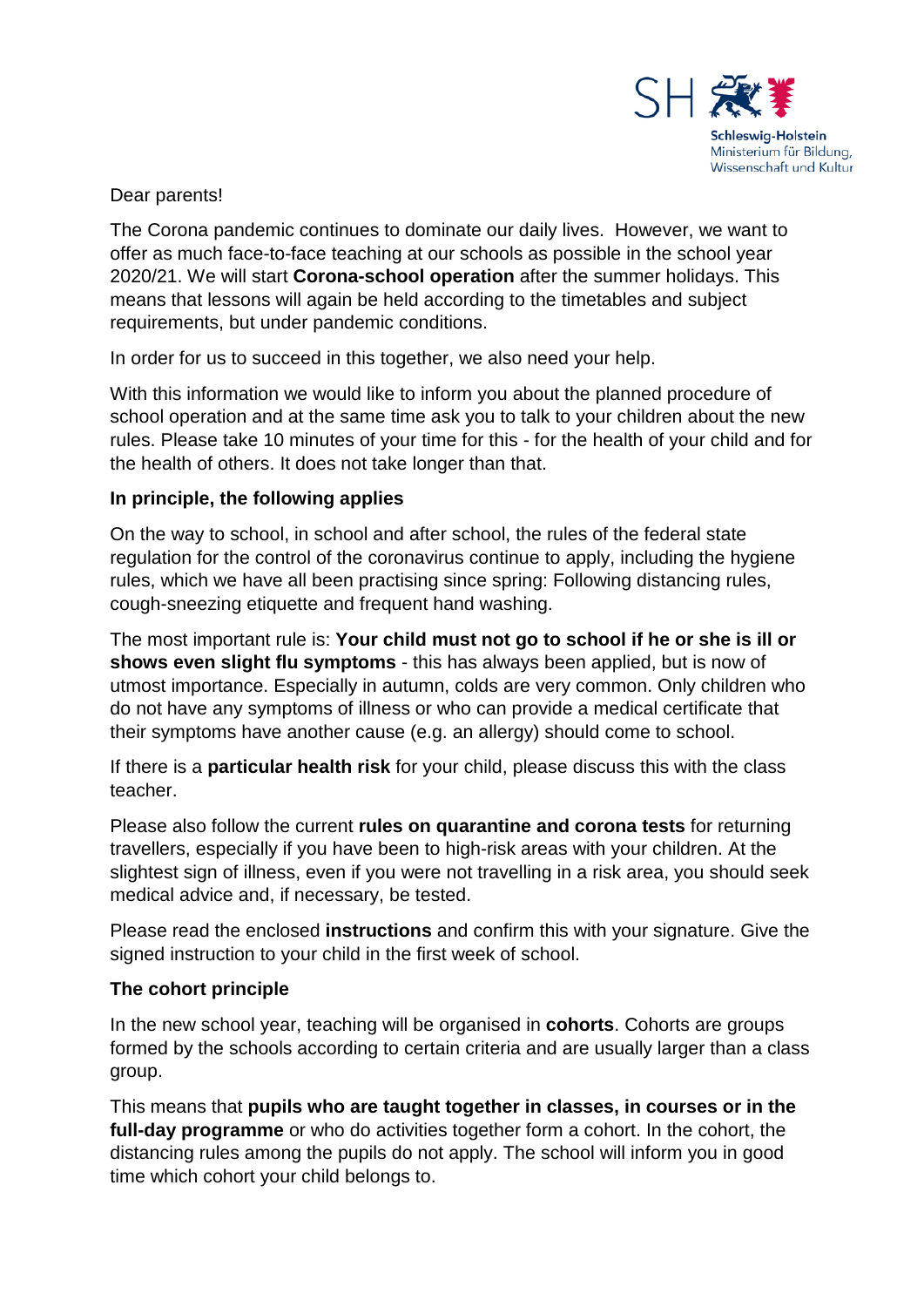Through the cohort rules, any possible **occurrence of infection in the school is limited** and traceable **from the beginning**. Should a corona infection or suspected case of corona occur within a cohort, not the whole school would be affected, but only this cohort.

However, especially in the first two weeks after returning from vacation, a newly formed cohort may not yet provide sufficient protection.

The Ministry of Education therefore **expresses an URGENT RECOMMENDATION to wear a mouth-and-nose cover during the first two weeks of school. This recommendation also applies explicitly to lessons. For grades 1 to 6, lessons are exempt from the urgent recommendation to wear a mouth-and-nose cover.**

**For the walkways in the school, the break rooms and the schoolyard, the urgent recommendation to wear a mouth-and-nose cover is also valid beyond these two weeks in all grades.**

If your child is not allowed to wear a mouth-and-nose cover for medical reasons, please inform yourself about alternatives such as a face shield.

# **Before school**

Even if many limitations are no longer as present as they were at the beginning of the crisis, we must all continue to protect ourselves and all those around us. Therefore, education is very important. **Remind the rules of hygiene, the cough and sneeze etiquette and point out how important it is to keep distance, for example when waiting at the bus stop.**

The school will inform you about the related rules in advance. This also includes, for example, whether school hours have changed, which entrances should be used and whether routes through the school have changed.

A mouth-and-nose cover should be worn on the way to school. **On school buses and public transport, a mouth-and-nose cover must be worn as long as the mask is compulsory**.

# **At school**

Same care is also important at school. The distance to all teachers and all other employees at school must be maintained at all times. In the corridors, in the canteen and in the breaks, the **social distancing rules** between all students still apply. Only between pupils belonging to the same cohort these rules do not apply.

# **Encourage your child to contact the class teacher if he or she has any questions.**

School in the **Corona-school operation** will not be quite the same as you and your child are used to. There may be changes in the schedule, and sports and music lessons may not yet take place as usual. If you have any questions about this, please contact the respective class teacher.

# **After School**

Stay alert even after school. If your child shows cold symptoms, please contact your family doctor and report to your school.